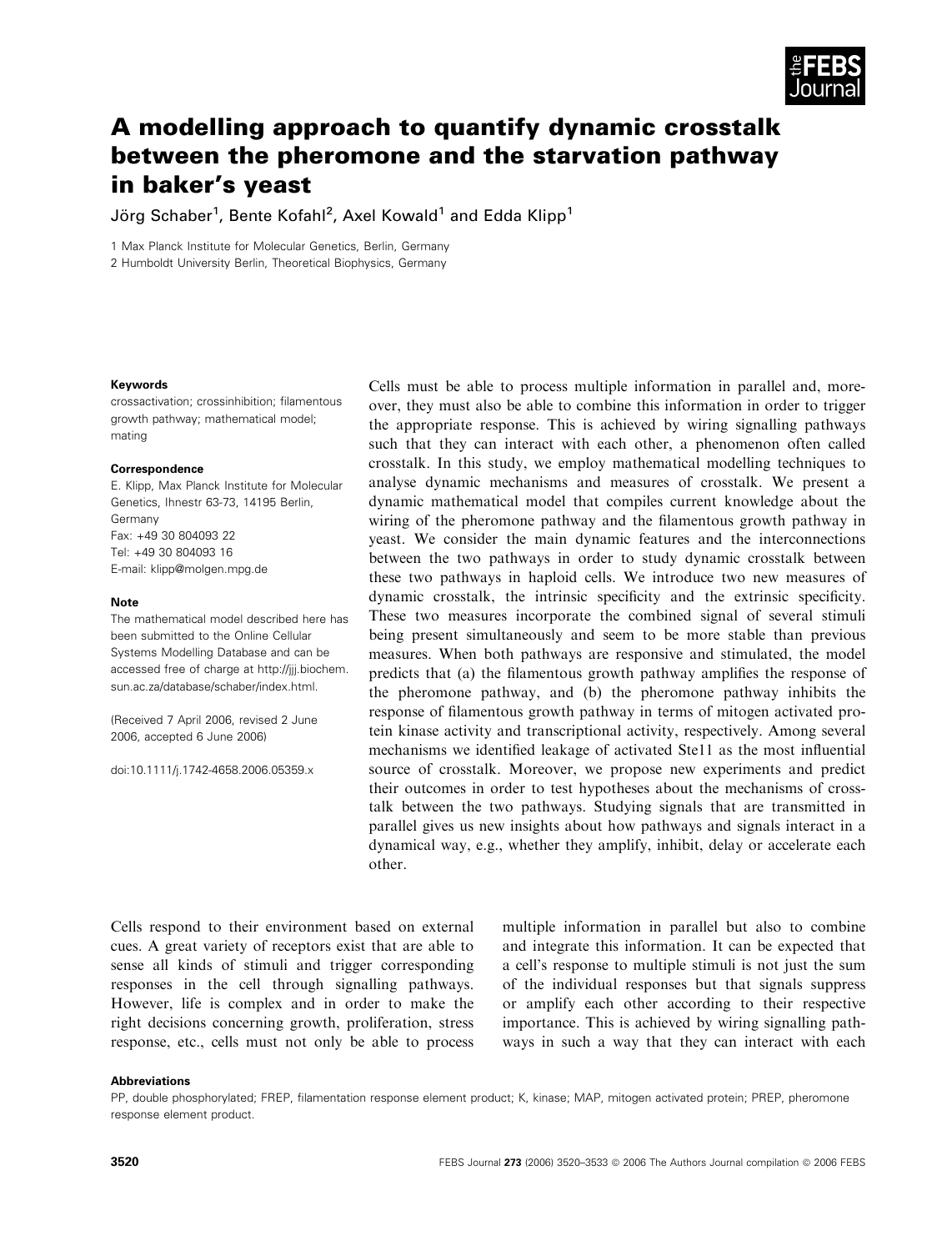other, a phenomenon often called crosstalk. Many different ways of pathway interactions have been described in the literature [1–3]. An important question in cell biology is how these systems transduce different extracellular stimuli to produce appropriate responses despite or in exploitation of pathway interactions.

There have been attempts to quantify crosstalk in signalling networks. In one study crosstalk was categorized by a classification of the input-output relations of signalling networks [4]. Quantification consisted of counting the occurrence of each category in a pairwise comparison of pathways. Another study quantified the degree of crosstalk between two pathways by relating the number of realized interactions between two pathways to the number of hypothetically possible interactions [5]. This definition was restricted to pathways that do not share components. Both studies considered topological and structural properties of signalling networks and did not account for temporal and dynamic aspects. Another study analysed the steady state properties of two simple dynamic three-step kinase cascades with a shared component and concluded that with the proposed wiring scheme selective activation was possible without physical separation of the two cascades [6]. However, an analysis of the temporal behaviour of the two cascades shows that both pathways will always be activated even though not at the same time but subsequently. Thus, in order to understand crosstalk mechanisms, the dynamic behaviour of interacting pathways is important, even more because it is the transient dynamic behaviour that is important in signalling rather than the static or steady state features.

A recent study addressed this problem proposing measures of dynamic crosstalk [7]. By analysing the activation of pathways by the intrinsic and an extrinsic stimulus, respectively, they defined measures for pathway specificity and fidelity. These measures give useful insights into how pathways interact with each other. However, it is important to note that these measures refer to responses to one stimulus at a time. These measures give no clue of how signals interact while being transmitted concomitantly. It can be expected that signals amplify or inhibit each other, when transmitted at the same time. Thus, to understand how signals interact dynamically it does not suffice to study each signal in isolation but also to study the cell's response to multiple stimuli at the same time.

The aim of this study was twofold. First, we wanted to map existing literature to a mathematical model to study the dynamic behaviour of two experimentally well characterized pathways and their interactions, i.e., the pheromone and filamentous growth pathway in bakers yeast. Second, we wanted to analyse and compare measures of dynamic crosstalk.

The mathematical model described here has been submitted to the Online Cellular Systems Modelling Database and can be accessed free of charge at http:// jjj.biochem.sun.ac.za/database/schaber/index.html.

# **Discussion**

We developed a dynamic mathematical model that represents current knowledge about the wiring of the pheromone pathway and the filamentous growth pathway in yeast. We concentrated on the main dynamic features and the interconnections between the two pathways and on a limited temporal scope. Moreover, we defined new measures of dynamic crosstalk, analysed their relations and conducted simulation studies to explore the contributions of several pathway interactions to crosstalk. As the kinetics of the considered reactions are largely unknown, our results must be viewed with respect to the chosen set of parameters. However, the important dynamic features of the model resembled what is known from experiments and were robust to single parameter perturbation (Fig. 3).

We defined new measures of crosstalk, i.e., intrinsic specificity  $S_i$  and extrinsic specificity  $S_e$  that yield a better understanding of how the two pathways dynamically interact because they consider the combined response of several signals. Crosstalk, in our view, is not something that cells must avoid but rather it is indispensable in order to trigger the appropriate response to multiple simultaneous stimuli. Thus, it is instructive to analyse signal transduction of several pathways in parallel, because this is what the cell has to face.

The new crosstalk measures characterize how the cells integrate different signals when being transmitted concomitantly. Concerning the pheromone response, they indicate that both signals amplify each other. This result could already be anticipated from the wiring scheme of the pathways, because it contains no direct inhibition of the pheromone pathway by the filamentous growth pathway. In the case of the filamentous growth pathway, however, we saw a crossinhibition by the pheromone pathway. This result was not clear just by studying the wiring scheme, because we considered several promoting and inhibiting influences of the pheromone pathway on the filamentous growth pathway, whose overall effect is not obvious. Our new crosstalk measures complement already existing crosstalk measures and give additional information by a single number that integrates complex time courses in a conceivable and interpretable way. However, it must be stressed that our proposed interpretations of the new crosstalk measures only mirror a phenomenological description of the considered outputs. If the wiring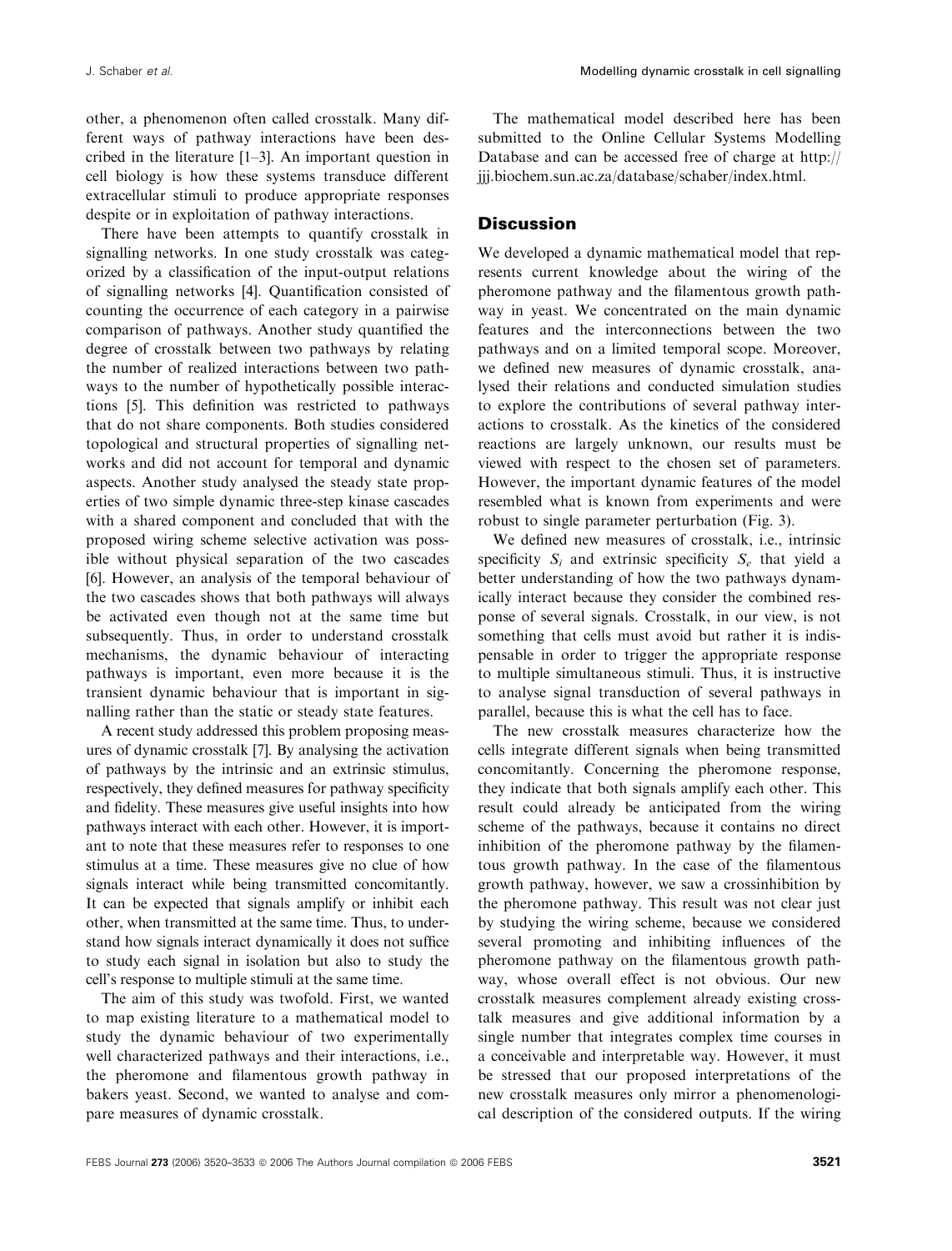scheme is not known, these measures do not allow deriving conclusions about actual molecular interactions. Sensitivity analysis indicated that the new crosstalk measures are more stable than the other crosstalk measures, probably because by integrating both inputs they mutually buffer sensitivities of the other pathway.

For the pheromone pathway the Komarova-specificity  $S_K$  is less than one, meaning that the pheromone stimulus activates its extrinsic response stronger than its intrinsic response. This result is not intuitive. It exemplifies that activation profiles of different components can hardly be compared because in the model these depend strongly on the parameters, and biologically an access of component A over component B does not necessarily mean that component A has a stronger impact than component B.

In experimental and theoretical studies, the crosstalk measures C (or F),  $S_i$  and  $S_e$  (Table 1) can relate the activation profile of one specific component to different stimuli and allow drawing a conclusion about how pathways interact in a dynamical way and how signals are thereby modulated.

The newly proposed crosstalk measures  $S_i$  and  $S_e$ can be generalized to more than two interacting pathways. Suppose we have *n* stimuli  $f_1, \ldots, f_n$  corresponding to *n* intrinsic responses  $X_1, \ldots, X_n$ . The intrinsic specificity of pathway k,  $S<sub>i</sub>(k)$ , i.e., a measure of how extrinsic signals influences the intrinsic signals when acting in parallel, can be defined as

$$
S_i(k) = \frac{X(f_k)}{X(f_1,\ldots,f_n)}
$$

and the extrinsic specificity of pathway  $k$ ,  $S_e(k)$ , i.e., a measure of how the intrinsic signal influences the extrinsic signals when transmitted in parallel, can be defined as

$$
S_e(k) = \frac{X(f_1, \ldots, f_{k-1}, f_{k+1}, \ldots, f_n)}{X(f_1, \ldots, f_n)}
$$

From the Monte Carlo analysis we conclude that it is most instructive to use the time integral I as a measure for activation. First, the integral is biologically meaningful, because it represents the total amount of activated species, which were produced during the presence of a stimulus. It virtually combines both amplitude and time of a response. Second, it was correlated to the maximal concentration, thus the maximal concentration did not give much additional information in our model. Moreover, the integral is also more easily computed than the maximum as there are not pitfalls like local maxima, and it was in our cases more intuitive. In terms of signal timing we found the time of

reaching the first maximum more useful than the signalling time  $\tau$  as it gave a good measure of how fast a first significant response was, rather than the time of an average response.

In the literature we could not find experiments where a pheromone stimulus and a starvation stimulus were applied in parallel, although from our viewpoint this would be an interesting experiment concerning crosstalk. A prediction of our model for the phenotype that would result from such an experiment is not possible, because the model was not built for such a purpose. Specifically, we disregarded the Ras-dependent activation of the filamentous growth pathway, and additionally, most described effects depend on unknown parameters. Moreover, in our model the pheromone response will always be transient, irrespective of the length of the pheromone stimulus, because activated Ste11 is degraded without being newly synthesized (Fig. 4). Nevertheless, it would be informative to test experimentally several features that are predicted by the model. On the one hand, the model predicts that a pheromone stimulus inhibits at least transiently the starvation-induced activation of Kss1 and FREP. On the other hand, a starvation stimulus is anticipated to amplify Fus3 activation by a pheromone stimulus. Moreover, we identified leakage of activated Ste11 as the most influential source of crosstalk. Crosstalk of activated Ste11 was stronger than crossinhibition by degradation of Ste12/Tec1 induced by activated Fus3. The model also predicts that activating both pathways at the same time results in amplification of the pheromone response and inhibition of the filamentous growth response compared to a single stimulus, indicating that the pheromone response is in this case the dominant factor. In an experiment where cells are first starved until a certain level of activated Kss1 is reached and then a pheromone stimulus is applied, the model predicts a lower pheromone response and a weakened inhibitory effect of the pheromone pathway on the filamentous growth response compared to the effects caused by application of both stimuli at the same time. This result depends of course on the chosen set of parameters, but exemplifies how such a study can lead to new hypotheses about the relative contribution of distinct mechanisms to overall crosstalk. In the model no cell cycle-dependent processes are considered and to test the model predictions by experiments we recommend using synchronized cells, e.g., by counter-flow centrifugal elutriation [39].

We strongly believe that if we want to understand how pathways interact and crosstalk dynamically, measurements of pathway activation with both pathways being active are indispensable.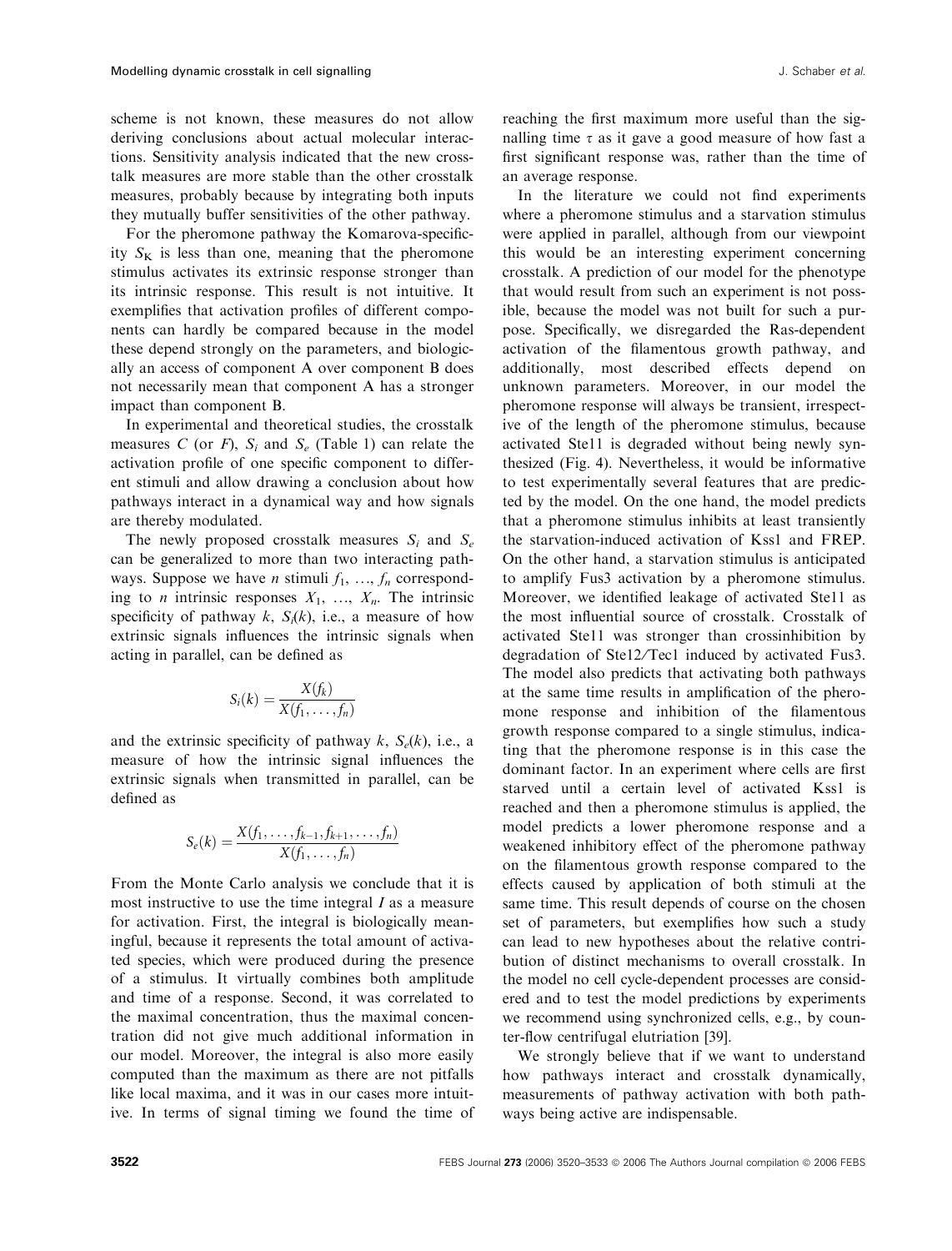# Model development and simulations

## The pheromone and the filamentous growth pathway

In this study we employ mathematical modelling techniques to analyse dynamic mechanisms and measures of crosstalk. We illustrate our approach by giving an example of two signalling pathways in the budding yeast Saccharomyces cerevisiae, i.e., the mating response, initiated by pheromone, and the filamentous growth response, triggered by glucose starvation or nitrogen depletion [8–10].

Budding yeast may be present in one of two haploid cell types that are able to mate. Pheromones released by one type bind to a receptor of the respective other type. The receptor activates a heterotrimeric G protein that transmits the signal from the cell surface to intracellular effectors with the help of the membrane-associated protein Ste20 [11,12]. Elements of the signal transduction are the activation of a scaffold protein-bound mitogen activated protein (MAP) kinase (K) cascade consisting of the scaffold protein Ste5, the MAPKKK Ste11, the MAPKK Ste7 and the MAPK Fus3, and the phosphorylation and activation of nuclear proteins controlling cell polarity, transcription and progression through the cell cycle [2,13,14]. The signal transduction prepares the cell for fusion with the mating partner. Gene transcription is necessary to produce proteins involved in processes like cell fusion and in the signalling cascade. In the following, these proteins are called pheromone response element products (PREPs). Their transcription is regulated by the transcriptional activator Ste12 and its repressors Dig1/Rst1 and Dig2/Rst2 [15-19] (Fig. 1).



Fig. 1. Schematic overview of the pheromone (left) and the filamentous growth pathway (right) depicting pathway interactions. Components may have a promoting or inhibiting influence, depending on their activation state.

Bakers yeast is a fungus that occurs in distinct morphologies in response to different stimuli. In haploid cells, the switch from normal growth to so-called invasive or filamentous growth leads to enhanced cell–cell adhesion and agar penetration. The stimuli causing this change in cell shape are, for example, glucose depletion, alcohols or low levels of pheromone [20]. The signalling pathway of filamentous growth consists of two branches, the cAMP branch and a MAPK branch. Here, only the latter is regarded. Like in the pheromone pathway, a receptor activates a G protein, which is competent to initiate a MAP kinase cascade via Ste20. That cascade consists of the MAPKKK Ste11, the MAPKK Ste7 and the MAPK Kss1. Double phosphorylated Kss1 (Kss1PP) is able to shuttle into the nucleus and influence filamentous growth-intrinsic genes regulated by the transcription factors Ste12 and Tec1 and the repressors Dig1/Rst1 and Dig2/Rst2. The produced proteins are called filamentation response element products (FREPs) in the following (Fig. 1).

There are several ways in which the two roughly presented pathways can crosstalk or communicate with each other that can both complement and counteract each other. We will consider those for which there is strong evidence and we find most important:

• It has been shown that pheromone activated Stell can leak out from the scaffold complex and can activate the filamentous growth cascade [21]. This can result in a crossactivation. In the same paper it is demonstrated that the invasive growth pathway can also leak into the mating pathway. However, activation of Fus3 by the filamentous growth pathway is weak and therefore neglected in the following.

• The scaffold complex of the pheromone pathway can activate both Fus3 and Kss1, potentially activating both the mating and the filamentation response [22–27]. However, the amount of phosphorylated Kss1 is attenuated by double phosphorylated Fus3 (Fus3PP) [25]. This way, an activation of the filamentous growth response by a pheromone stimulus is reduced. The mechanism causing this process is still unknown, but it seems to be necessary that Fus3PP exceeds a certain threshold concentration to regulate the level of Kss1PP [25].

• In the pheromone pathway, Stell that is activated and released from the scaffold is unstable and rapidly degraded by an ubiquitin-dependent mechanism. Activated Fus3 may promote this through feedback phosphorylations. Thus, the possibility of an activation of other pathways by activated Ste11 is decreased [28,29], but still detectable [21].

• Phosphorylated Kss1 is able to phosphorylate Ste12, but to a lower extent than Fus3PP [30] resulting in the potential crossactivation of PREPs by the filamentous growth pathway [26,27].

• Fus3PP induces Tec1 ubiquitination and degradation [25,30–32] and thereby reduces crossactivation of filamentous growth response by pheromone activated Kss1.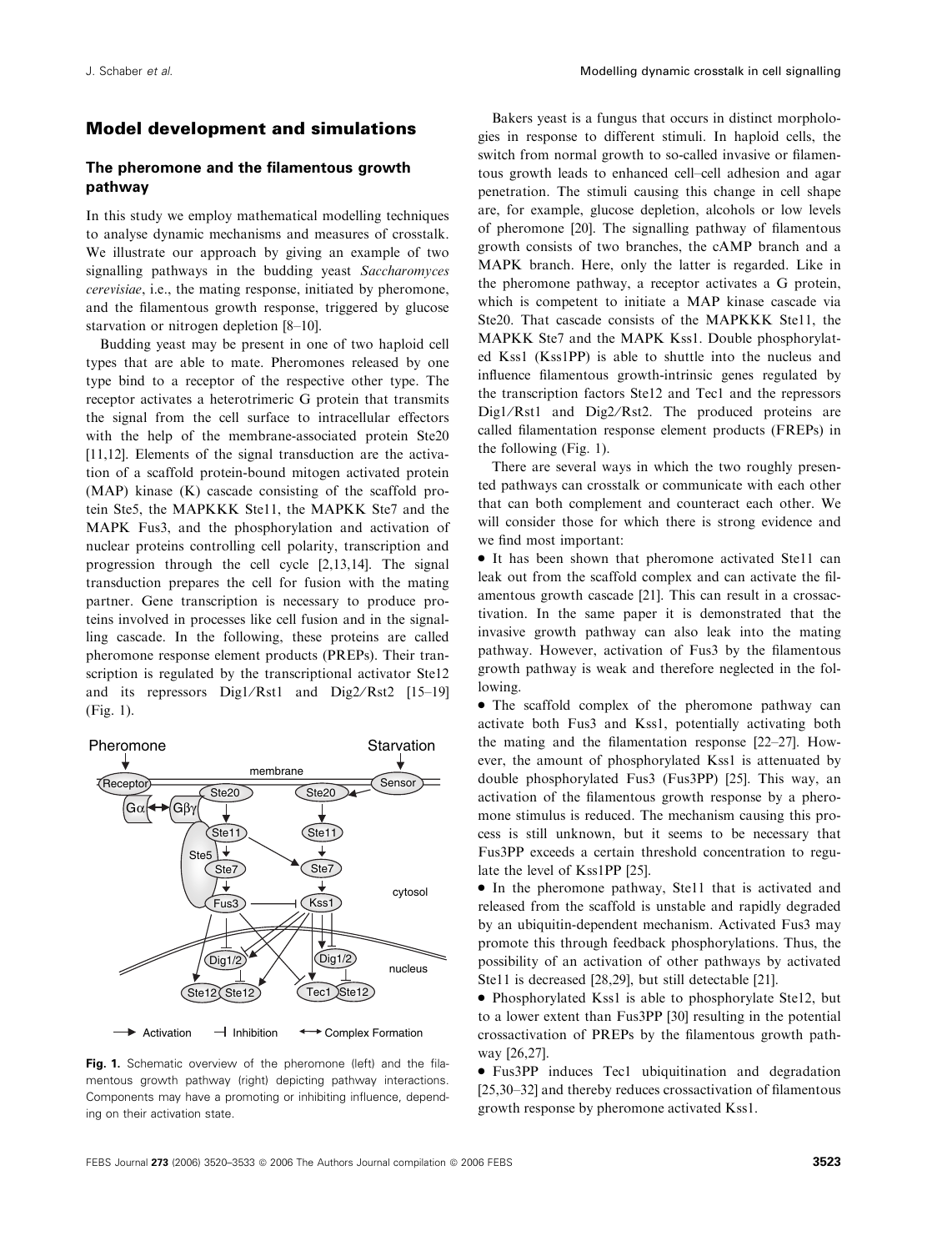## Definition of crosstalk measures

We assume that a signalling pathway has certain targets it activates and that each target can be assigned a specific or intrinsic stimulus and signal, whose major target it is, and nonspecific or extrinsic stimuli and signals, whose minor target it is (Fig. 2). This leads to an intuitive first description of the term crosstalk, i.e., the activation of a certain pathway component by an extrinsic stimulus. We define crosstalk C of the considered pathway with another pathway as the activation of a pathway component by the extrinsic stimulus e relative to the activation by the intrinsic stimulus *i*, i.e.,

$$
C = \frac{X(e)}{X(i)}
$$

where  $X(e)$  and  $X(i)$  denote some activation measures of the considered pathway by stimulus  $e$  and  $i$ , respectively (Fig. 2, for definition of activation measures see below). This definition is the reciprocal of the pathway fidelity introduced by Komarova et al. [7]. Given the intuitive understanding that the activation by the extrinsic signal  $X(e)$  is smaller than the activation by the intrinsic signal  $X(i)$ , this results in a measure between zero and one for no and strong crosstalk, respectively. Of course, we can also get  $C > 1$ , meaning that the activation by the extrinsic signal is stronger than the activation by the intrinsic signal.

As stated above, cells may be subjected to multiple stimuli at a time that can call for conflicting responses. In this



Fig. 2. (Upper) Illustration of the definition of intrinsic and extrinsic signal. The stimulus  $\alpha$  is recognized by a specific receptor R<sub>a</sub>, which transduces a signal to a specific (intrinsic) target  $T_{\alpha}$ . The stimulus  $\beta$  is recognized by a specific receptor  $R_{\beta}$ , which transduces a signal to a specific (intrinsic) target  $T_B$  but can also transduce a signal to  $T_{\alpha}$ , to which it is defined as an extrinsic signal. (Lower) Activation X of  $T_{\alpha}$  is a function f of the time course of  $T_{\alpha}$ , given a certain combination of present stimuli. The function f can be the integral or the maximal concentration, for instance.

case, the cell has to combine signals to trigger the appropriate response. Therefore, we introduce the two new measures, i.e., the intrinsic specificity  $S_i$  and the extrinsic specificity  $S_e$ .

We define intrinsic specificity  $S_i$  as the activation of the target of the considered pathway by the intrinsic stimulus  $i$ relative to the activation by both stimuli  $i$  and  $e$ , i.e.,

$$
S_i = \frac{X(i)}{X(i, e)}
$$

where  $X(i,e)$  is the pathway activation when both stimuli are present (Fig. 2). The intrinsic specificity is a measure of how the intrinsic signal is influenced by the extrinsic signal when both are transmitted concomitantly.  $S_i \leq 1$  means that the combined signal of  $i$  and  $e$  yields a stronger response than the intrinsic signal alone, and indicates that the extrinsic signal amplifies the intrinsic signal when both are transduced, i.e., it points to crossactivation. The smaller  $S_i$ , the stronger is the amplification by extrinsic signals and, thus, the less is the specificity of activation concerning the intrinsic signal. In cases where  $S_i > 1$ , the activation by the intrinsic signal is stronger than the integrated response and indicates that when both signals are transmitted the extrinsic signal inhibits the intrinsic signal, which can be called a crossinhibition. The greater  $S_i$ , the stronger is the inhibition by the extrinsic signal and, thus, the pathway is activated more specifically by the intrinsic signal alone.

We can also define a measure of how the extrinsic signal is affected by the intrinsic signal, when both are transmitted, i.e., the extrinsic specificity  $S_e$ :

$$
S_e = \frac{X(e)}{X(i, e)}.
$$

If  $S_e > 1$ , we encounter a situation where both signals together produce a smaller activation than the extrinsic signal alone. This indicates that the intrinsic signal inhibits the extrinsic signal, i.e., there is a crossinhibition. The larger the value of  $S_e$  the stronger the inhibition by the intrinsic signal and, thus, the more specific the pathway is activated by an extrinsic signal alone. A value of  $S_e \leq 1$  hints to a situation where the intrinsic signal amplifies the extrinsic signal. The lower  $S_e$  the less specific is the pathway activation in relation to an extrinsic signal. A number close to zero shows a dominance of the intrinsic signal over the extrinsic signal or a weak crossactivation, and a number close to one shows a dominance of the extrinsic signal over the intrinsic signal, i.e., a strong crossactivation.

Table 1 gives an overview of these measures and proposed interpretations of their respective values. Both measures of crosstalk should always be considered in parallel. Table 2 lists how the combinations of both crosstalk measures can be interpreted.

The definitions above only consider activation measures explicitly and not the input stimuli. These activation measures relate to time series of protein activation profiles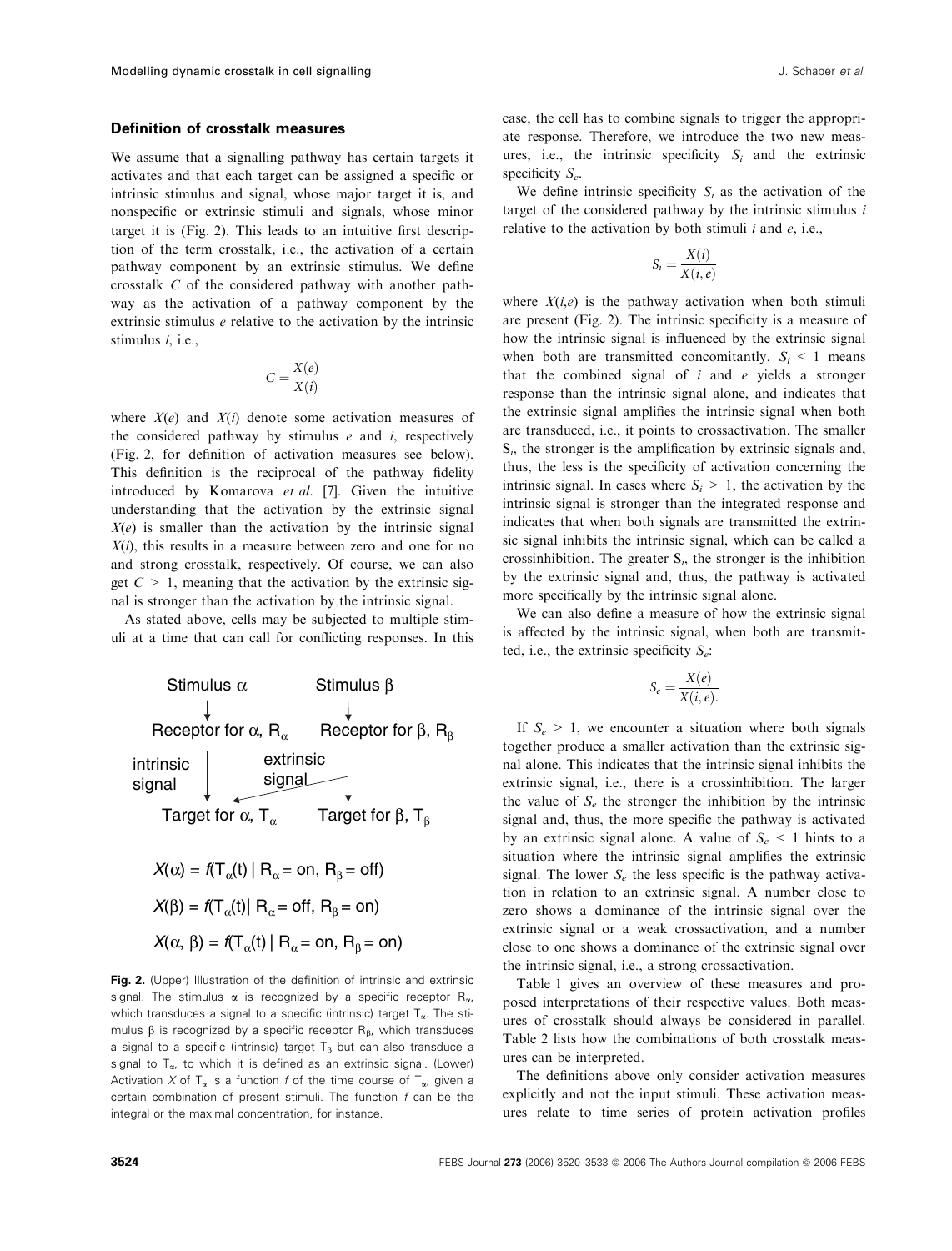| Crosstalk measure           | Values | Interpretation                                                                                     |
|-----------------------------|--------|----------------------------------------------------------------------------------------------------|
| $C = \frac{X(e)}{X(i)}$     | 0      | No crosstalk                                                                                       |
|                             | < 1    | Crosstalk, extrinsic activation weaker than intrinsic activation                                   |
|                             | >1     | Crosstalk, extrinsic activation stronger than intrinsic activation                                 |
|                             |        | No crosstalk                                                                                       |
| $S_e = \frac{X(e)}{X(i,e)}$ | < 1    | Crossactivation, intrinsic signal amplifies extrinsic signal, low specificity to extrinsic signal  |
|                             | >1     | Crossinhibition, intrinsic signal inhibits extrinsic signal, high specificity to extrinsic signal  |
| $S_i = \frac{X(i)}{X(i,e)}$ | $<$ 1  | Crossactivcation, extrinsic signal amplifies intrinsic signal, low specificity to intrinsic signal |
|                             | > 1    | Crossinhibition, extrinsic signal inhibits intrinsic signal, high specificity to intrinsic signal  |

Table 1. Crosstalk measures and their interpretations.  $X(t)$ ,  $X(e)$  and  $X(t,e)$  are measures for the activation of pathway X by the intrinsic, the extrinsic and both stimuli, respectively. C pathway crosstalk,  $S_i$  intrinsic specificity,  $S_e$  extrinsic specificity.

Table 2. Combinations of crosstalk measures and their interpretations.  $X(e)$ ,  $X(i)$  and  $X(i,e)$  are measures for the activation of pathway X by the extrinsic, the intrinsic and both input signals, respectively.  $S_{\rho}$  intrinsic specificity,  $S_{e}$  extrinsic specificity.

|                            | X(e) > X(i,e)<br>$S_{\alpha} > 1$ | X(e) < X(i,e)<br>$S_{\rm P}$ < 1 |  |  |
|----------------------------|-----------------------------------|----------------------------------|--|--|
| $X(i) > X(i, e)$ $S_i > 1$ | Mutual signal inhibition          | Intrinsic signal dominance       |  |  |
| $X(i) < X(i, e)$ $S_i < 1$ | Extrinsic signal dominance        | Mutual signal amplification      |  |  |

obtained by western blot analysis or time series of mRNA expression profiles obtained by microarrays, for example. These profiles are much easier to compare between pathways than input stimuli, like, for instance, a pheromone and a starvation stimulus, simply because they have the same units. It is not clear what would be the strength of a pheromone stimulus compared to a starvation stimulus, whereas the activation of a kinase or gene expression under two different conditions can be much better compared. Obviously, the measure of activation of a pathway by a single stimulus, like  $X(i)$ , and to several stimuli, like  $X(i,e)$ , can only be obtained by distinct time series experiments. In order to calculate the crosstalk measures the readouts from both experiments must be comparable, not only by using, in this case, the same input stimulus  $i$  in both experiments, but also by relating the readout in a quantitative way. In the case of western blots this can be achieved by blotting the protein activation time series of both experiments on the same gel. In the case of microarrays the signal values must be comparable not only between time points for one experimental condition, but also between experimental conditions by appropriate normalization techniques.

## The mathematical model

The balance between two opposing goals guided the mathematical model development, i.e., to be as comprehensive and yet as parsimonious as possible. Including as many components as possible makes the model more realistic but at the same time more difficult to analyse and comprehend. Moreover, almost all parameters and kinetic constants are

unknown and thus, augmenting the model also increases its arbitrariness. Therefore, we included only those components that are involved in crosstalk and the most important dynamic processes, so that the typically observed dynamic behaviour could be captured (Figs 3 and 4). We omitted, e.g., the MAPKK Ste7 because it is not yet clear whether it is involved in crosstalk, and for the dynamics we consider here it is negligible. We also omitted the G protein cycle for the sake of simplicity, and we consider phosphorylation reactions to be irreversible. Moreover, we only consider the cell response up to a time point where the first proteins are being synthesized, and neglect all processes that are important for morphological changes. We also assume that within this time frame degraded Ste11 is lost from the system and is not resynthesized. We therefore run the simulations only until a time point of six hours. For a more detailed model of the pheromone pathway see Kofahl and Klipp [33] and a diagram of such a comprehensive combined model is depicted in the supplementary material. In the following, the concentration of compounds and reactions will be numbered with a preceding 'c' or 'v', respectively (Fig. 3).

The scaffold protein Ste5  $(c_1)$  and the MAPKKK Ste11  $(c_2)$  reversibly form a complex  $(c_3,$  reactions  $v_1$  and  $v_{27}$ ) that is able to bind to  $G\beta\gamma$  (c<sub>4</sub>) after a pheromone stimulus  $\alpha$  (reaction v<sub>2</sub>). The complex G $\beta\gamma$ –Ste5–Ste11 (c<sub>5</sub>) binds the MAPK Fus3  $(c_6)$  or Kss1  $(c_{12})$  (reactions  $v_3$  and  $v_9$ , respectively). The phosphorylation events of the MAPK cascade are lumped into one step (reactions  $v_4$ ) and  $v_{10}$ , respectively) resulting in the activated complexes  $c_8$  and  $c_{14}$ . The phosphorylated MAPKs Fus3PP ( $c_9$ ) and Kss1PP  $(c_{15})$  are able to dissociate from the scaffold protein (reactions  $v_5$  and  $v_{11}$ ), which still forms a complex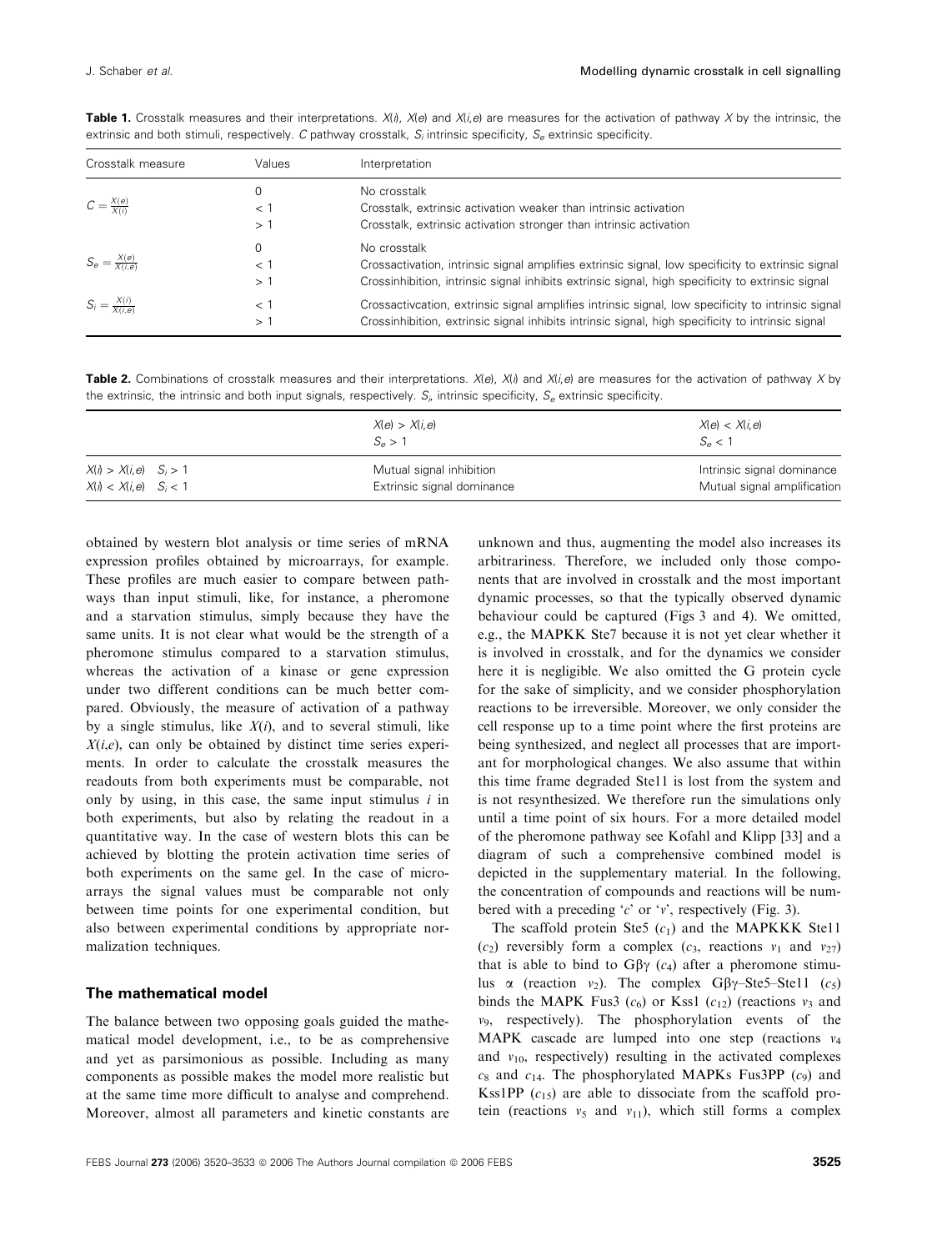

Fig. 3. Graphical representation of the mathematical model including all components and reactions considered (for a mathematical representation as a set of ordinary differential equations refer to the supplementary material). Proteins and reactions are annotated by their model name. The distinction between cytosol and nucleus is only depicted for illustrative reason and is not reflected in the model. Solid arrows indicate conversions whereas dotted arrows indicate promoting influences on the respective reaction.

with the other components  $(c_{10})$ , allowing further binding of unphosphorylated MAPKs and release of phosphorylated MAPK molecules (reactions  $v_6$  and  $v_{12}$ ). The complex  $c_{10}$  can decompose into G $\beta\gamma$  (c<sub>4</sub>), Ste5 (c<sub>1</sub>) and ubiquitinated activated Stell (StellPPP<sub>ubi</sub>,  $c_{11}$ ) (reaction  $v_7$ ). Stel1PPP<sub>ubi</sub> in conjunction with activated Stel1 (Ste11PPP) can phosphorylate Kss1, resembling leakage of activated Ste11 into the filamentous growth pathway. The phosphorylated MAPKs become dephosphorylated (reactions  $v_{16}$  and  $v_{26}$ ). Fus3PP enhances the dephosphorylation of Kss1PP  $(v_{16})$ .

Even though the processes involving the transcription factors take place in the nucleus we do not explicitly model different reaction compartments or transport processes. The transcriptional activator Ste12 is able to form homodimers  $(c_{18})$  or heterodimers with Tec1  $(c_{22})$ . Both dimers can reversibly bind to Kss1 (reactions  $v_{17}$  and  $v_{18}$ ;  $v_{21}$  and  $v_{22}$ , respectively). Kss1PP can activate  $c_{18}$  and  $c_{22}$  (reactions  $v_{19}$  and  $v_{23}$ ). The active form of Fus3 exerts different influences on the transcription factors. While Fus3PP activates  $c_{18}$ (reaction  $v_{19}$ ), it induces degradation of Tec1 (reaction  $v_{24}$ ). The active forms of Stel2/Stel2 and Stel2/Tecl  $(c_{19}$  and  $c_{23}$ ) activate gene expression of target genes (reactions  $v_{20}$ ) and  $v_{25}$ ).

In response to a stimulus that activates the filamentous growth pathway by a hitherto not completely identified molecular mechanism, here named  $\beta$ , the MAPKKK Ste11  $(c_2)$  is activated (reaction  $v_{13}$ ) and StellPPP  $(c_{16})$  is produced. Ste11PPP can be deactivated (reaction  $v_{14}$ ) and/or activates Kss1  $(c_{12})$  (reaction  $v_{15}$ ). Kss1PP generated by this signalling pathway acts like Kss1PP produced by the pheromone response pathway.

There are some processes enabling crosstalk corresponding to the processes described above:

• Ste11PPP phosphorylated in the pheromone pathway (Stel1PPP<sub>ubi</sub>) can also phosphorylate Kss1 unbound to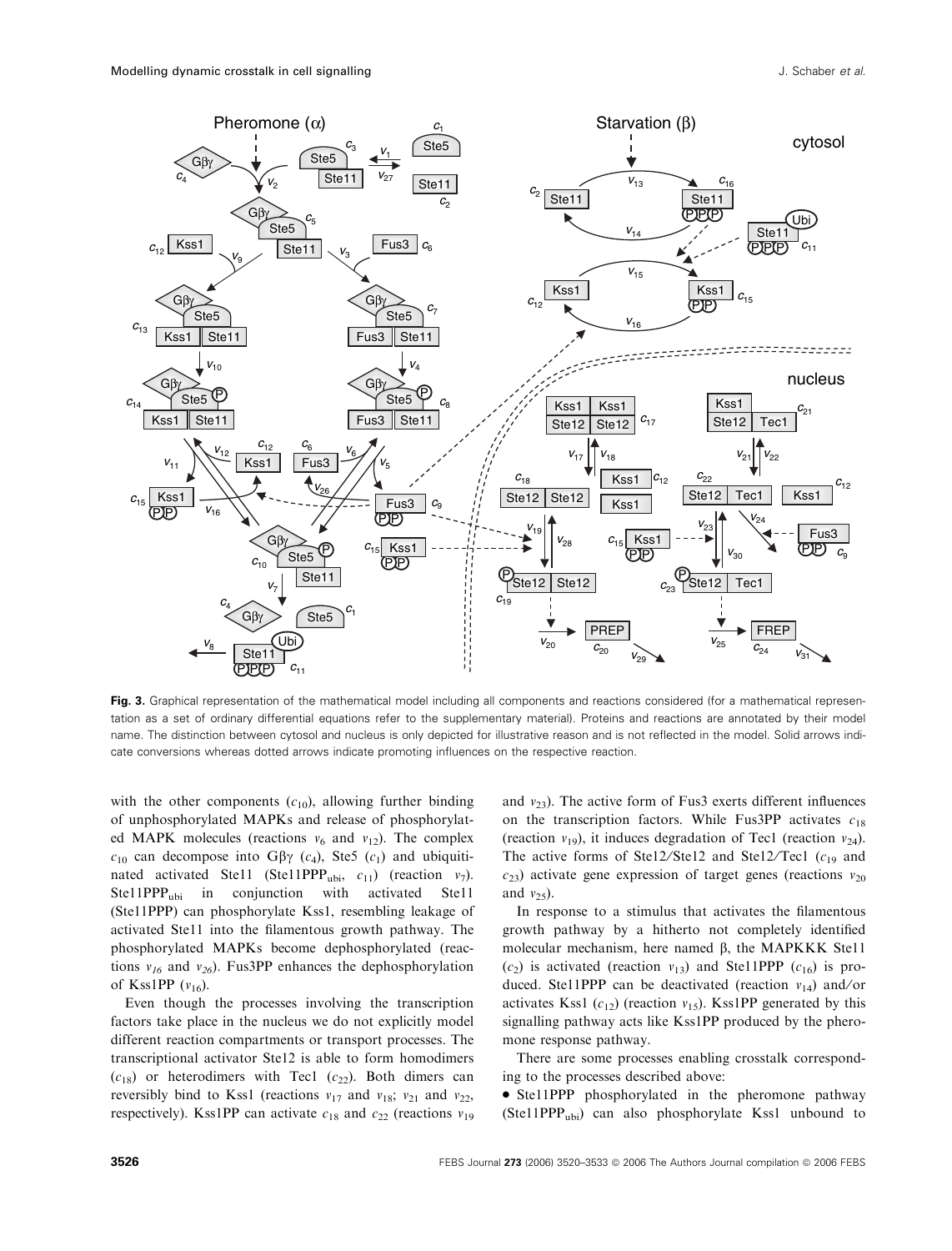

Fig. 4. Concentration profiles of pathway output components. Fus3PP and PREPs are the main targets of the pheromone pathways whereas Kss1PP and FREPs are the main targets of the filamentous growth pathway. For each component, the time curves are displayed for the case that only pheromone is present  $(\alpha)$ , that only a starvation signal is present  $(\beta)$  or that both are active ( $\alpha$  &  $\beta$ ).

Ste5 and, thus, leaks from the pheromone pathway and enters the filamentous growth pathway (reaction  $v_{15}$ ).

<sup>l</sup> Both pathways activate Kss1. However, Fus3PP promotes Kss1PP dephosphorylation and thereby reduces crossactivation (reaction  $v_{16}$ ).

• Stel1PPP is degraded as Stel1PPP<sub>ubi</sub> (reaction  $v_8$ ).

• On the one hand, Kss1PP activates both Ste12/Ste12 and Ste12/Tec1 (reactions  $v_{19}$  ad  $v_{23}$ ), however, activation of the former is not as potent as activation of the latter. On the other hand, Kss1 binds to both Ste12/Ste12 and Ste12/ Tec1 and thereby inhibits their activation.

• Fus3PP induces degradation of Tec1 (reaction  $v_{24}$ ) inhibiting crossactivation.

For a listing of the model equations and parameters refer to the Supplementary material.

As little was known about the kinetic parameters they were all set to unity in a first step. Systematic parameter fitting like in other models of yeast signalling [34] was not feasible because of lack of data. In order to map the dynamic model behaviour to what is known from the few available experiments (see below), some parameter adjustments were made. Qualitative information that was available about the relation of certain reaction velocities was incorporated into the model by increasing or decreasing kinetic parameters by a factor of 10 (see remarks to the model parameters in the Supplementary material). Due to the lack of knowledge about the kinetics all reactions were modelled as either first or second order mass action kinetics. Initial values for the concentrations were derived from Yeast GFP Fusion Localization Database (http:// yeastgfp.ucsf.edu [35], Table S1). The model was implemented in MATHEMATICA  $5.1\$  (www.wolfram.com), and can be downloaded as an SBML file from the journal website.

It must be noted that diploid cells lack a receptor for pheromone and, thus, the pheromone pathway is not responsive in diploid cells. The filamentous growth pathway, however, is responsive in diploid cells, even though the phenotype upon starvation is different. Therefore, there is no crosstalk between the two pathways in diploid cells and the model works only for haploid cells. Nevertheless, the model for the filamentous growth pathway can also be used for diploid cells.

## Dynamic model behaviour

The dynamic behaviour of the model was tested by a qualitative comparison of the model results to available data. Three so-called standard runs were employed: (a) only application of  $\alpha$  factor, (b) only application of  $\beta$  stimulus, and (c) application of both stimuli. The application of  $\alpha$ factor was modelled by a smoothened step function of 10 min duration resembling receptor activation and subsequent deactivation by receptor internalization and other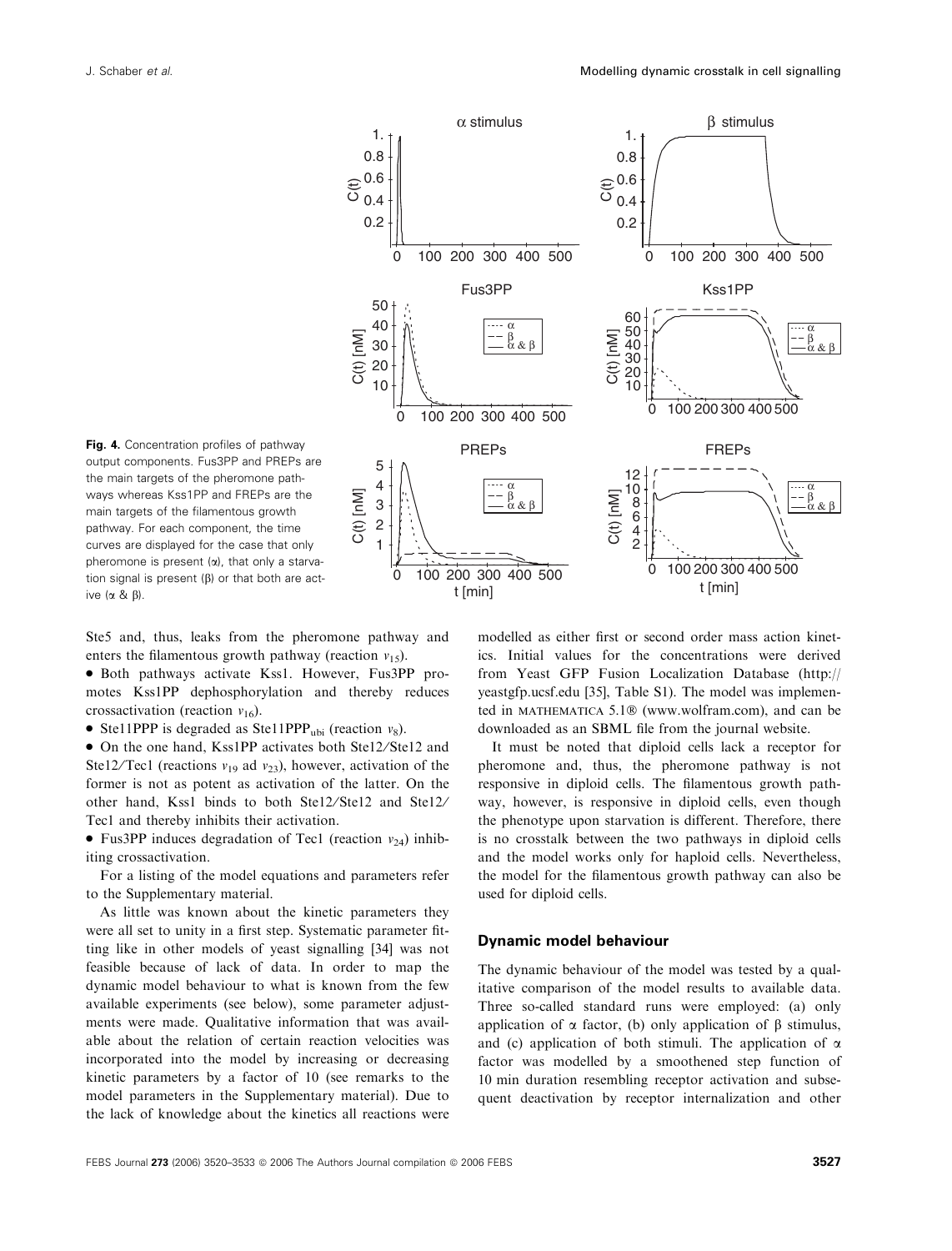negative feedbacks. The  $\beta$  stimulation was modelled as a smoothened step function of 6 h duration because starvation was supposed to act on a larger time scale than  $\alpha$  factor treatment. The simulation time was 12 h (Fig. 4).

Figure 4 displays the simulated temporal concentration profiles of  $\alpha$  and  $\beta$  stimulus, Fus3PP, Kss1PP, PREPs and FREPs for the three standard runs. As can already be deduced from the model structure, activated Fus3 can only be produced by a pheromone stimulus and not by a starvation signal. When both pathways are activated less Ste11 is available for the pheromone pathway, therefore the concentration of Fus3PP decreases. Nevertheless, PREP production is slightly stronger and lasts longer when both signals are active. This is due to the combined activation of Fus3PP and Kss1PP on the PREPs and less Ste12 inhibition by nonactivated Kss1 (complex  $c_{17}$ ). The temporal profile of Fus3PP follows well the experimental evidence where a peak of activated Fus3 was observed after 20 min and a decay to half of the maximal concentrations was seen after 90 min [25,28]. Fus3PP and Kss1PP show similar dynamics upon a pheromone stimulus as has also been shown in experiments [25]. Kss1 becomes rapidly activated by all stimuli but to a different extent. While the response to starvation is strongest and follows the time course of the stimulus, the response to pheromone is weaker and more transient, which is in accordance with experimental data [25]. The response to both stimuli is of intermediate strength and duration. The PREPs time course upon  $\alpha$  stimulus has the same shape as the Fus3PP time course. In experiments, a longer activation of mating response reporter genes and mRNA was observed [25,36,37]. The PREPs also become weakly activated upon a starvation stimulus without pheromone signal. This was also observed in experiments [25]. The activation profile of FREPs has the same shape as the Kss1PP profiles.

## Performance of crosstalk measures

In our example, activation of a pathway by an extrinsic stimulus is defined as either the activation of the pheromone response by a starvation stimulus or, vice versa, the activation of the filamentous growth response by a pheromone stimulus. Activation is quantified by four different measures derived from the time curves of PREPs and FREPs, respectively, i.e., the time integral I, the first local maximum M, the time of the first local maximum  $t_M$  and signalling time  $\tau$  [38]. For reasons of comparison we also calculated the recently proposed measures of pathway specificity (called Komarova-specificity  $S_K$  in the following) and fidelity F [7]. The calculated measures depicted in Tables 3 and 4 refer to the standard simulations described above (Fig. 4).

In Table 3 the crosstalk measures from the pheromone pathway perspective are listed, i.e., the intrinsic stimulus is  $\alpha$  and the extrinsic stimulus is  $\beta$ . The time integral for the intrinsic signal is smaller than for the extrinsic signal, which

Table 3. Crosstalk measures for the pheromone pathway (PREPs). Here  $\alpha$  is the intrinsic signal whereas B is the extrinsic signal.  $X(\alpha)$ ,  $X(\beta)$  and  $X(\alpha,\beta)$  are the respective activation measures by the pheromone (intrinsic) signal, the filamentation (extrinsic) signal and both. *C, S<sub>i</sub>, S<sub>e</sub>* are the crosstalk measures for crosstalk, intrinsic and extrinsic specificity, respectively, as described in the text and in Table 1. F is the pathway fidelity, the reciprocal of C, and  $S_k =$  $X(\alpha)$  /  $Y(\alpha)$  is the pathway specificity, where  $Y(\alpha)$  is the activation of the target of filamentous growth pathway by the pheromone signal. The latter two quantities were defined in Komarova et al. [7].

| X                               | $X(\alpha)$ | X(B)  | $X(α, β)$ C |      | $S_{\rho}$       | $S_i$ F           |         | $S_{\kappa}$ |
|---------------------------------|-------------|-------|-------------|------|------------------|-------------------|---------|--------------|
| Integral 174.9 231.6 423.9 1.32 |             |       |             |      |                  | $0.5$ 0.4 0.7 0.5 |         |              |
| Maximum                         | 3.8         | 0.6   | 5.2         | 0.1  | $0.1 \quad 0.7$  |                   | 6.6 0.9 |              |
| $t_{\mathsf{M}}$                | 23.6        | 359.2 | 22.8        | 15.2 | $15.7 \quad 1.0$ |                   | 0.1     | 1.2          |
| τ                               | 42.7        | 217.5 | 98.0        |      | $5.1$ $2.2$ 0.4  |                   | 0.2     | 0.7          |

is reflected by a crosstalk  $C > 1$ , indicating a stronger activation by the extrinsic signal than by the intrinsic signal. This is counterintuitive. However, the integral has its largest value when both signals are transmitted at the same time. The crosstalk measure extrinsic specificity  $S_e$  tells us that the combined signal is stronger than the extrinsic signal alone  $(S_e \leq 1)$ , indicating that the intrinsic signal amplifies the extrinsic signal. This can also be seen in the PREPs time curves of Fig. 4. The intrinsic specificity  $S_i$  < 1 also indicates a crossactivation, where this time the extrinsic signal amplifies the intrinsic signal. Thus, we can hypothesize a mutual crossactivation of both signals (Table 2). Pathway fidelity  $F \leq 1$  again shows that the pathway is activated more strongly by its extrinsic stimulus than by the intrinsic stimulus. The Komarova-specificity for the integral is smaller than one. Following the interpretation of Komarova et al. [7], this means that in our model the pheromone stimulus promotes the FREP activation more than its own output.

The crosstalk measures for the maximal concentration of a component give a different picture. Here, the crosstalk C is lower than one and accordingly the pathway fidelity  $F$  is

Table 4. Crosstalk measures for the filamentous growth pathway (FREPs). Here  $\beta$  is the intrinsic signal whereas  $\alpha$  is the extrinsic signal.  $X(\alpha)$ ,  $X(\beta)$  and  $X(\alpha,\beta)$  are the respective activation measures by the pheromone (extrinsic) signal, the filamentation (intrinsic) signal and both. C,  $S_{i}$ ,  $S_{e}$  are the crosstalk measures for crosstalk, intrinsic and extrinsic specificity, respectively, as described in the text and in Table 1.  $F$  is the pathway fidelity, the reciprocal of  $C$ , and  $S_k = X(\beta)/Y(\beta)$  is the pathway specificity, where  $Y(\beta)$  is the activation of the pheromone pathway by a starvation signal. The latter two quantities were defined in Komarova et al. [7].

| X                                                  | $X(\alpha)$ |       | $X(\beta)$ $X(\alpha, \beta)$ C $S_{\alpha}$ $S_{i}$ F $S_{\kappa}$ |  |                        |              |     |
|----------------------------------------------------|-------------|-------|---------------------------------------------------------------------|--|------------------------|--------------|-----|
| Integral 324.3 6141.2 4393.4 0.1 0.1 1.4 18.9 26.5 |             |       |                                                                     |  |                        |              |     |
| Maximum                                            | 4.3         | 13.0  | 9.6 0.3 0.4                                                         |  |                        | 1.4 3.0 22.7 |     |
| $t_{\mathsf{M}}$                                   | 20.2        | 352.8 |                                                                     |  | 11.7 0.1 1.7 30.2 17.5 |              | 1 O |
| τ                                                  | 60 4        | 244.7 | 240.4 0.2 0.3                                                       |  | 1 O                    | 4.1          | 11  |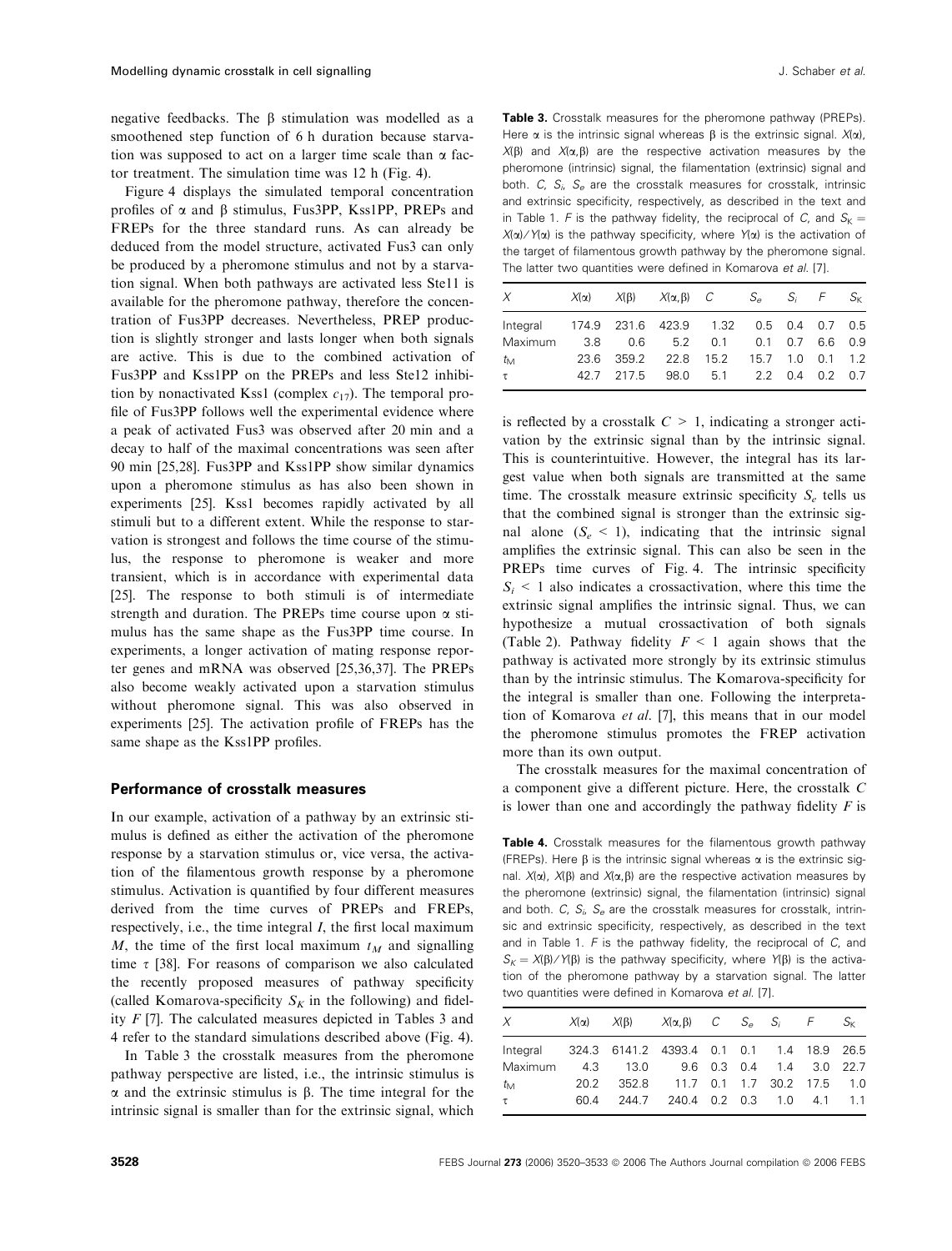J. Schaber et al. Modelling dynamic crosstalk in cell signalling

high. The extrinsic specificity  $S_e$  and intrinsic specificity  $S_i$ are both below one, indicating a situation of mutual cross activation. The Komarova-specificity  $S_K$  is also low. Note that when considering maximum and integral the crosstalk measures of Komarova et al. [7] come to opposing conclusions, whereas our new crosstalk measures result in a consistent interpretation.

Interpretation of the crosstalk measures concerning the temporal measure  $t_M$  again yields different conclusions. In this case,  $C > 1$  and  $F < 1$  denote a delay of reaching the maximal PREPs concentration when activated by its extrinsic signal.  $S_i = 1$  shows that the extrinsic signal does not influence the timing of the response to the intrinsic signal, but  $S_e > 1$  can be interpreted as an acceleration of the combined signal compared to the extrinsic signal alone.  $S_{\rm K} > 1$  indicates that the pathway activates its extrinsic output faster than its intrinsic output. This is also seen in Fig. 4 where the maximal concentration of the FREPs is reached faster than the maximal concentration of the PREPs after a pheromone stimulus.

The signalling time  $\tau$  that can be interpreted as the time of the mean activation [38], depicts larger values as  $t_M$ . As for  $t_M$ , the intrinsic signal is faster than the extrinsic signal, however, the timing of the combined signal is between the intrinsic and the extrinsic signal, which results in  $S_i \leq 1$ .  $S_K$  < 1 means that the intrinsic output is activated faster than its extrinsic output.

In Table 4 the crosstalk measures from the filamentous growth pathway perspective are listed. All considered activation measures  $(I, M, t_M, \text{ and } \tau)$  are smaller for the extrinsic stimulus ( $\alpha$ ) than for the intrinsic stimulus ( $\beta$ ). Contrary to Table 3, the response to the combined signal is between the intrinsic and the extrinsic response, except for  $t_M$ . It can be hypothesized that there is a weak crosstalk  $(C < 1)$ . From  $S_i > 1$  follows that the extrinsic signal inhibits the intrinsic signal. This can also be seen in the FREPs time curves in Fig. 4. However, the intrinsic signal dominates the extrinsic signal when both are transmitted  $(S_i > 1$  and  $S_e \leq 0.5$ ). Concerning  $t_M$ , again the combined signal results in an acceleration of both individual signals  $(S_i > 1$ ,  $S_e > 1$ ). Contrary to the effect observed for the pheromone pathway the intrinsic signal exhibits slower dynamics than the extrinsic signal  $(C \leq 1)$ . The filamentous growth stimulus exhibits in both pathways similar dynamics  $(S<sub>K</sub> = 1.1)$ .

## Sensitivity analysis

A sensitivity analysis gives an impression about how certain properties of the model depend on the choice of parameter values. A sensitive parameter, i.e., whose change has great impact on a property of interest, indicates where measurements should be made with care or where the model should be refined. Especially, when parameters are unknown and set arbitrarily, as in our case, a sensitivity analysis is indispensable.

The model response was robust with respect to perturbation of most parameters (for details see Supplementary material). The sensitive parameters upon a pheromone stimulus, i.e., those affecting Fus3PP and PREPs, were those affecting the dephosphorylation and breakdown rates of Fus3PP, PREPs and the scaffold complex  $c_{10}$  ( $v_{26}$ ,  $v_{29}$ ,  $v_{7}$ ), respectively, as well as the synthesis rates of the inactive transcription complexes  $c_{17}$  and  $c_{18}$  ( $v_{18}$ ,  $v_{28}$ ). Regarding the filamentous growth pathway, only the FREPs breakdown rate was sensitive  $(v_{31})$  (Table S3). The fact that parameters affecting dephosphorylation rates were sensitive indicates an important role of phosphatases in pathway activation and regulation.

Concerning the crosstalk measures, many more parameters were sensitive, especially for C, F, and  $S_{K}$ . The reactions involved in Kss1 activation ( $v_{15}$ ,  $v_{16}$ ) and transcription factor activation  $(v_{19}, v_{23})$  were sensitive with respect to many crosstalk measures. Notably, the crosstalk measures involving only single stimulus activation measures  $(C, F, F)$  $S_{\rm K}$ ) proved to be much more sensitive than our new activation measures  $(S_i, S_e)$ . Only  $S_e$  was sensitive in three instances (Table S4).

## Monte Carlo simulation

In addition to the parameter sensitivity of the model behaviour, we were interested in correlations between different crosstalk and activation measures for varying parameters. In the Monte Carlo study, we picked the values of 34 kinetic parameters randomly from an interval between a minimal (0.01) and a maximal value (10). For each random parameter set we calculated the corresponding crosstalk measures according to the employed activation measures as in Tables 3 and 4. This was done 500 times. As a measure of correlation we used the Spearman's rank correlation coefficient  $r<sub>S</sub>$ , because it is robust against outliers and can also measure nonlinear correlations as long as they are monotonous. While the normal correlation coefficient uses the actual data values, the Spearman's rank correlation is based on the rank of the sorted data.

First, we calculated correlations between the different activation measures for each crosstalk measure, respectively. For all crosstalk measures there was a strong correlation between the integral and the maximum (mean  $r<sub>S</sub>$  =  $0.9 \pm 0.1$ ) and a medium correlation between  $t_M$  and  $\tau$  $(r<sub>S</sub> = 0.3 \pm 0.2$  and  $r<sub>S</sub> = 0.7 \pm 0.0$  for PREPs and FREPs, respectively). The other activation measures were only weakly correlated and the results were similar for PREPs and FREPs (Table S2).

Then, we calculated correlations between the different crosstalk measures for each activation measure, respectively. Apart from the obvious nonlinear correlation between  $C$  and  $F$  (the one is the reciprocal of the other), the correlations differed considerably between activation measures, PREPs and FREPs, and crosstalk measures (Table 5).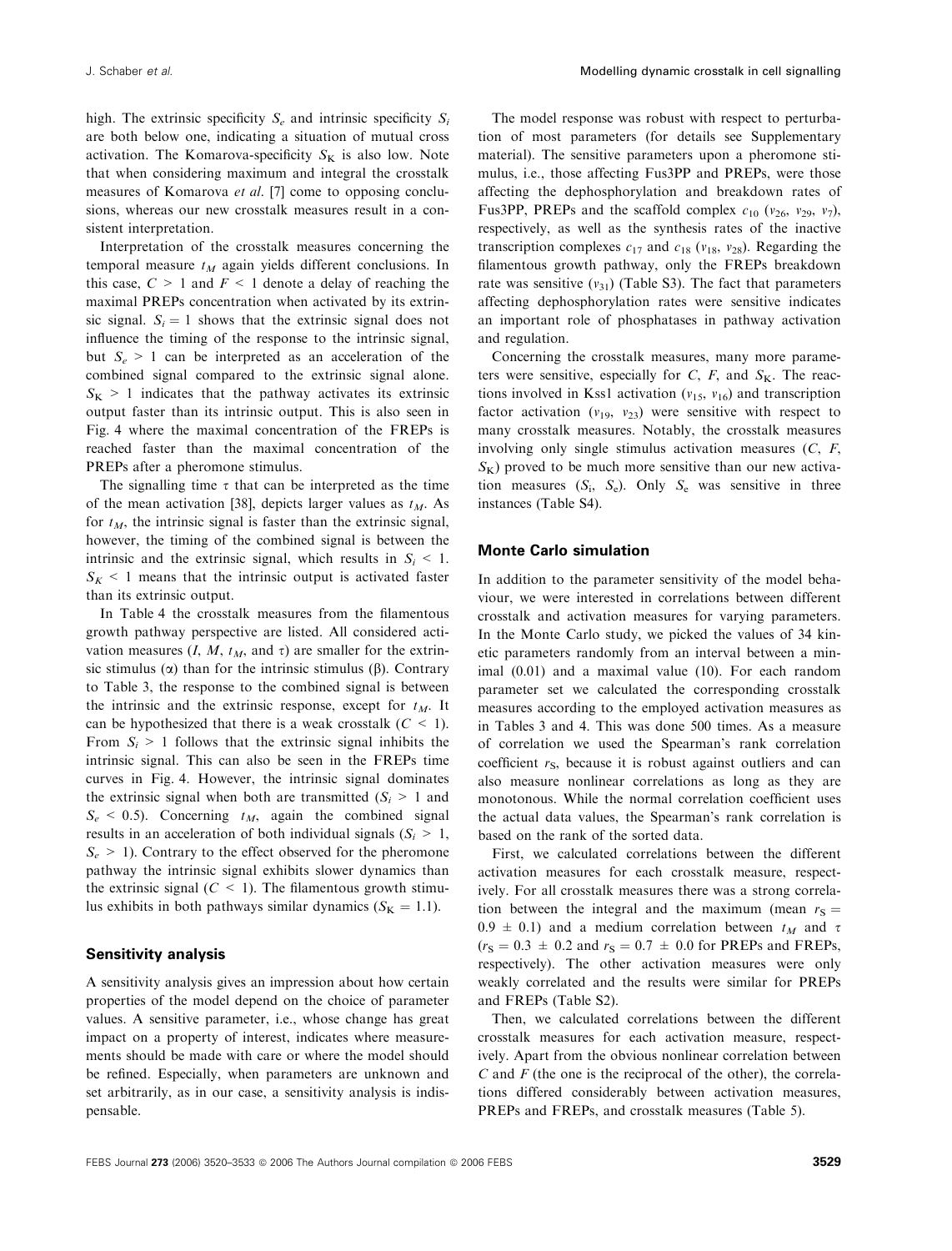Table 5. Mean Spearman's rank correlation coefficients r<sub>S</sub> and their respective standard deviations between crosstalk measures for Monte Carlo simulations of 500 runs. The mean was taken over the activation measures integral  $I$ , maximal concentration  $M$ , and the time measures  $t_M$  and  $\tau$ , separately for PREPs and FREPs, which are depicted in the upper triangle and the lower triangle of the table, respectively.

|              |         | PREPs C        | $S_e$          | $S_i$          |                | $S_{\rm K}$    |
|--------------|---------|----------------|----------------|----------------|----------------|----------------|
| <b>FREPs</b> | U       |                | $0.9 \pm 0.1$  | $-0.4 \pm 0.3$ | $-1 \pm 0.0$   | $-0.2 \pm 0.2$ |
|              | $S_e$   | $0.5 \pm 0.4$  |                | $-0.4 \pm 0.3$ | $-1.0 \pm 0.0$ | $-0.1 \pm 0.1$ |
|              | $S_i$   | $-1.0 \pm 0.0$ | $-0.4 \pm 0.4$ |                | $0.5 \pm 0.2$  | $0.1 \pm 0.1$  |
|              | F       | $-1.0 \pm 0$   | $-0.5 \pm 0.4$ | $1.0 \pm 0.0$  |                | $0.1 \pm 0.1$  |
|              | $S_{K}$ | $0.0 \pm 0.0$  | $-0.1 \pm 0.4$ | $0.0 \pm 0.0$  | $0.0 \pm 0.0$  |                |



Fig. 5. Correlation between crosstalk measures for the integral as activation measure. Each dot represents one Monte Carlo simulation (see text).  $r<sub>S</sub>$  denotes the Spearman's rank correlation coefficient.

However, there were two strong correlations between crosstalk measures irrespective of the employed activation measure. This was the correlation between C and  $S_e$  for the PREPs and between C and  $S_i$  for the FREPs (Fig. 5). Of course, all measures that are correlated with C are also correlated with F.

Considering the definitions of the crosstalk measures, the strong correlation between C and  $S_e$  for the PREPs indicates that  $X(\alpha) \approx X(\alpha, \beta)$ , meaning that the pheromone response is almost equal to the combined response. This is indeed the case as can be seen in Fig. 4. The strong reciprocal correlation between C and  $S_i$  for the FREPs indicates the same. Thus, in both pathways the pheromone response seems to dominate the combined response independently of the chosen parameter set. In the pheromone pathway, the pheromone signal dominates because of the small influence of the extrinsic (filamentous growth) signal and in the filamentous growth pathway it dominates the combined signal, because of its strong inhibitory role (reaction  $v_{16}$  and  $v_{24}$ ). Thus, our conclusion from the standard run, that the filamentous growth response dominates the combined response regardless of inhibition (above), depends on the particular choice of parameters, and in general the pheromone activation is similar to the combined activation, i.e.,  $X(\alpha) \approx X(\alpha, \beta)$  in the filamentous growth pathway. However, in the filamentous growth

pathway it is mostly  $X(\alpha) \leq X(\alpha, \beta)$ , i.e.,  $S_e \leq 1$  (results not shown).

#### Model simulations and predictions

One advantage of a mathematical model is its ability to easily conduct virtual experiments and generate predictions addressing biological questions. This way it is, for instance, possible to explore the contributions of different crosstalk mechanisms to the overall response. From the perspective of the filamentous growth pathway, we analyse the relative contributions to crosstalk by (a) activation of Kss1 through pheromone activated Stell  $(c_{11}$ , reaction  $v_{15}$ ), by (b) enhanced deactivation of Kss1PP through Fus3PP (reaction  $v_{16}$ ), and by (c) degradation of Ste12/Tec1 induced by Fus3PP (reaction  $v_{24}$ ) by setting a single or several of the corresponding parameters to zero (Table 6). The first process can be regarded as a crossactivation whereas the latter two are crossinhibitions instead. The results are displayed in Table 6.

Not surprisingly, shutting off the leaking of activated Ste11 from the pheromone pathway to the filamentous growth pathway (simulation experiment 1) substantially lowers extrinsic specificity  $(S_e)$  compared to the standard run. This is a sign of decreased crossactivation leading to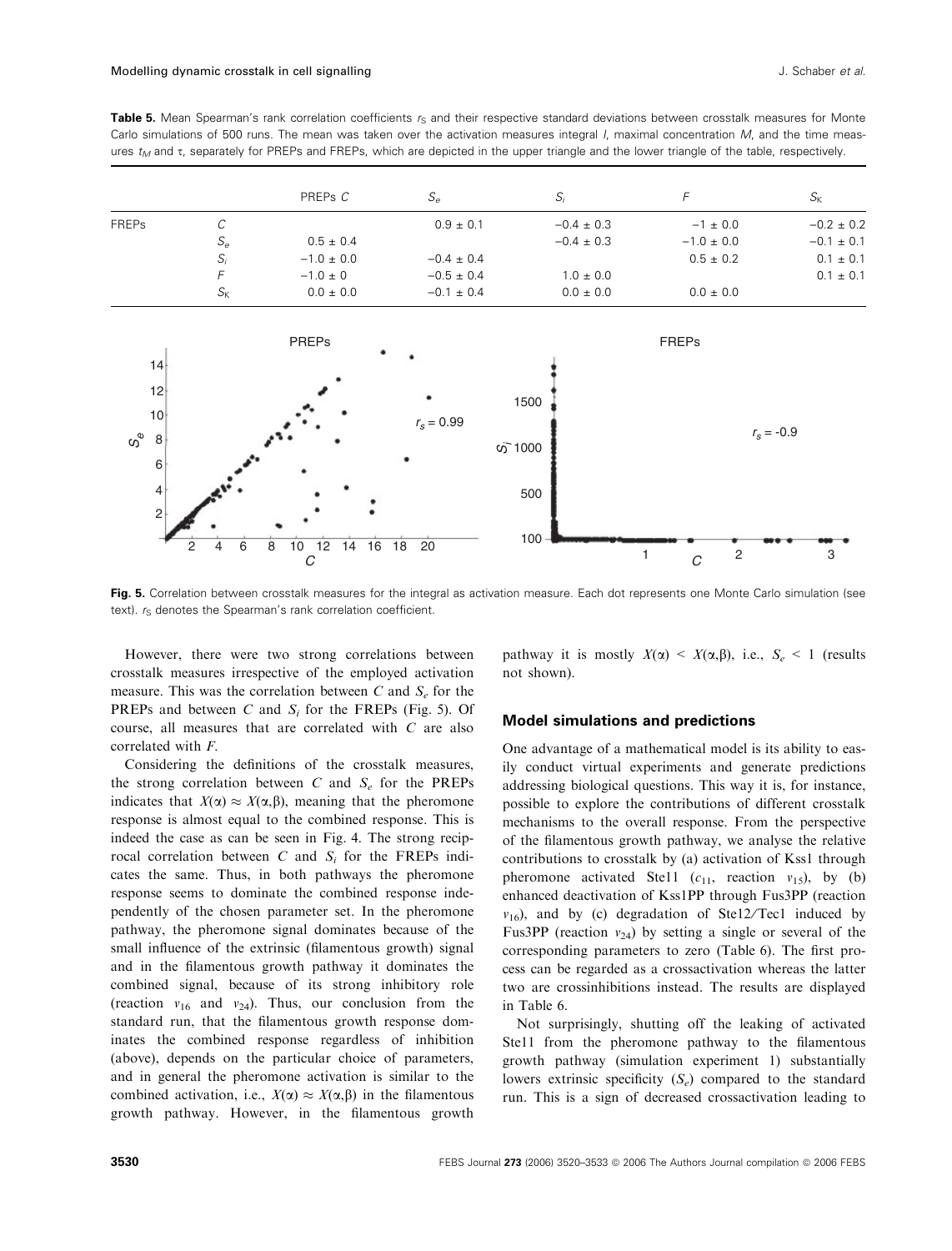**Table 6.** Crosstalk specificities  $S_i$  and  $S_e$  for the filamentous growth pathway (FREPs, using the integral as activation measure) corresponding to different simulation experiments. 1, no activation of Kss1 by activated Ste11 leaking from the pheromone pathway  $(k_{30} = 0)$ ; 2, no dephosphorylation of Kss1PP triggered by Fus3PP  $(k_{28} = 0)$ ; 3, no degradation of Ste12/Tec1 induced by Fus3PP  $(k_{24} = 0)$ . Std, standard run as displayed in Table 4.

|  |  |                                                                                       |  | Std. 1 2 3 1 + 2 1 + 3 2 + 3 1 + 2 + 3 |
|--|--|---------------------------------------------------------------------------------------|--|----------------------------------------|
|  |  | $S_e$ 0.07 0.01 0.13 0.07 0.03 0.01 1.3 0.03<br>$S_i$ 1.4 1.4 1.3 1.1 1.3 1.1 1.1 1.1 |  |                                        |

stronger crossinhibition. Shutting off dephosphorylation of Kss1PP induced by Fus3PP (simulation experiment 2) enhances crossactivation and lowers crossinhibition (lower  $S_i$  and higher  $S_e$ ). Inhibiting degradation of Ste12/Tec1 triggered by Fus3PP (simulation experiment 3) only had a notable effect by decreasing crossinhibition (lower  $S_i$ ). Notably, neither the second nor the third process nor both together could compensate for the effect of the first. This identifies leakage of activated Ste11 from the pheromone pathway as the most prominent of the three considered crosstalk processes. However, it has to be emphasized that even in the case of shutting off both inhibitory processes (Column '2 + 3', Table 6) the overall response is still a crossinhibition  $(S_i > 1)$  even though not as strong as in the standard run. This is because both pathways sequester Ste11 when both stimuli are present, and therefore the filamentous growth pathway cannot be fully activated in this situation.

The availability of Ste11 also plays a role when we study the effect of a delayed pheromone stimulus ( $\alpha_t = 30$  min,  $\alpha_e = 40$  min). When the filamentous growth pathway is active, a fraction of Ste11 is already phosphorylated and is no longer available for a subsequent pheromone response. In this case the pheromone response is smaller and consequently also its inhibitory effect on the filamentous growth pathway (results not shown).

A hypothetical experiment with a proteasome inhibitor  $(v_8 = 0)$  results in a prolonged activation of Kss1, PREPs and FREPs by a pheromone stimulus and consequently a higher mutual crossactivation.

The sensitivity analysis showed that an altered sensitivity of PREPs and FREPs to Stel2 promotor activity ( $v_{20}$  and  $v_{25}$ ) has a linear effect on their activation, i.e., the parameter sensitivity is equal to one concerning the integral and maximum due to the linear kinetics involved. However, calculating the quotient of the two integrals as in the case of  $S_K$  leads to reciprocal effects and thus to a much higher sensitivity concerning this crosstalk measure (Table S4).

Different signal intensities  $(\alpha, \beta)$  had only marginal effects in our implementation because of rapid saturation of the activation reactions. In experiments different signal intensities did have an effect, of course. It must be stressed, however, that quantitative predictions cannot be achieved with this model given the qualitative nature of the parameters.

# Acknowledgements

We wish to thank Carl-Fredrik Tiger for inspiring discussions concerning experimental aspects of crosstalk. J.S. is supported by the QUASI project (EU contract LSHG-CT2003-503230). BK is supported by the Human Frontier Science Project (HFSP) no. 31102705. AK and EK are supported by the German Federal Ministry for Education and Research (BMBF, grant 031U109C).

# References

- 1 Schwartz MA & Baron V (1999) Interactions between mitogenic stimuli, or, a thousand and one connections. Curr Opin Cell Biol 11, 197–202.
- 2 Schwartz MA & Madhani HD (2004) Principles of MAP kinase signaling specificity in Saccharomyces cerevisiae. Annu Rev Genet 38, 725–748.
- 3 Cowan KJ & Storey KB (2003) Mitogen-activated protein kinases: new signaling pathways functioning in cellular responses to environmental stress. J Exp Biol 206, 1107–1115.
- 4 Papin JA & Palsson BO (2004) Topological analysis of mass-balanced signaling networks: a framework to obtain network properties including crosstalk. J Theor Biol 227, 283–297.
- 5 Binder B & Heinrich R (2004) Interrelations between dynamical properties and structural characteristics of signal transduction networks. Genome Inform Ser Workshop Genome Inform 15, 13–23.
- 6 Somsen OJ, Siderius M, Bauer FF, Snoep JL & Westerhoff HV (2002) Selectivity in overlapping MAP kinase cascades. J Theor Biol 218, 343–354.
- 7 Komarova NL, Zou X, Nie Q & Bardwell L (2005) A theoretical framework for specificity in cell signaling. Mol Syst Biol, doi:10.1038/msb4100031
- 8 Hohmann S (2002) Osmotic stress signaling and osmoadaptation in yeasts. Microbiol Mol Biol Rev 66, 300–372.
- 9 Gustin MC, Albertyn J, Alexander M & Davenport K (1998) MAP kinase pathways in the yeast Saccharomyces cerevisiae. Microbiol Mol Biol Rev 62, 1264–1300.
- 10 Hohmann S (2002) Osmotic adaptation in yeast control of the yeast osmolyte system. Int Rev Cytol 215, 149–187.
- 11 Leeuw T, Wu C, Schrag JD, Whiteway M, Thomas DY & Leberer E (1998) Interaction of a G-protein beta-subunit with a conserved sequence in Ste20/PAK family protein kinases. Nature 391, 191–195.
- 12 Song J, Chen Z, Xu P, Gingras R, Ng A, Leberer E, Thomas DY & Ni F (2001) Molecular interactions of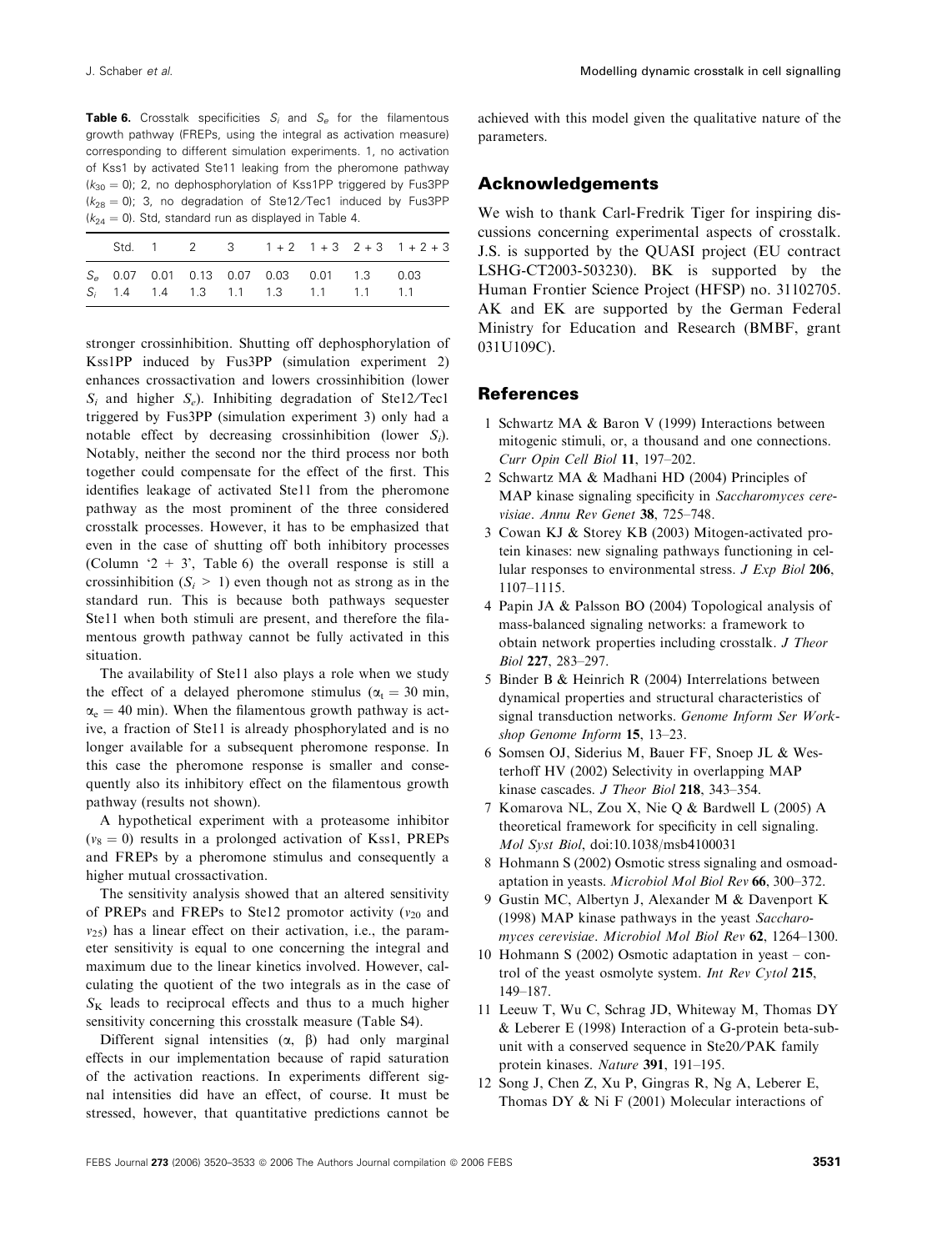the Gbeta binding domain of the Ste20p/PAK family of protein kinases. An isolated but fully functional Gbeta binding domain from Ste20p is only partially folded as shown by heteronuclear NMR spectroscopy. J Biol Chem 276, 41205–41212. Epub 2001 August 16.

- 13 Madhani HD & Fink GR (1998) The riddle of MAP kinase signaling specificity. Trends Genet 14, 151–155.
- 14 Dohlman HG & Thorner JW (2001) Regulation of G protein-initiated signal transduction in yeast: paradigms and principles. Annu Rev Biochem 70, 703–754.
- 15 Olson KA, Nelson C, Tai G, Hung W, Yong C, Astell C & Sadowski I (2000) Two regulators of Ste12p inhibit pheromone-responsive transcription by separate mechanisms. Mol Cell Biol 20, 4199–4209.
- 16 Tedford K, Kim S, Sa D, Stevens K & Tyers M (1997) Regulation of the mating pheromone and invasive growth responses in yeast by two MAP kinase substrates. Curr Biol 7, 228–238.
- 17 Bardwell L, Cook JG, Voora D, Baggott DM, Martinez AR & Thorner J (1998) Repression of yeast Ste12 transcription factor by direct binding of unphosphorylated Kss1 MAPK and its regulation by the Ste7 MEK. Genes Dev 12, 2887–2898.
- 18 Hung W, Olson KA, Breitkreutz A & Sadowski I (1997) Characterization of the basal and pheromone-stimulated phosphorylation states of Ste12p. Eur J Biochem 245, 241–251.
- 19 Kusari AB, Molina DM, Sabbagh W Jr, Lau CS & Bardwell L (2004) A conserved protein interaction network involving the yeast MAP kinases Fus3 and Kss1. J Cell Biol 164, 267–277.
- 20 Zeitlinger J, Simon I, Harbison CT, Hannett NM, Volkert TL, Fink GR & Young RA (2003) Program-specific distribution of a transcription factor dependent on partner transcription factor and MAPK signaling. Cell 113, 395–404.
- 21 Flatauer LJ, Zadeh SF & Bardwell L (2005) Mitogenactivated protein kinases with distinct requirements for Ste5 scaffolding influence signaling specificity in Saccharomyces cerevisiae. Mol Cell Biol 25, 1793–1803.
- 22 Elion EA, Brill JA & Fink GR (1991) FUS3 represses CLN1 and CLN2 and in concert with KSS1 promotes signal transduction. Proc Natl Acad Sci USA 88, 9392– 9396.
- 23 Cherkasova V, Lyons DM & Elion EA (1999) Fus3p and Kss1p control G1 arrest in Saccharomyces cerevisiae through a balance of distinct arrest and proliferative functions that operate in parallel with Far1p. Genetics 151, 989–1004.
- 24 Ma D, Cook JG & Thorner J (1995) Phosphorylation and localization of Kss1, a MAP kinase of the Saccharomyces cerevisiae pheromone response pathway. Mol Biol Cell 6, 889–909.
- 25 Sabbagh W Jr, Flatauer LJ, Bardwell AJ & Bardwell L (2001) Specificity of MAP kinase signaling in yeast

differentiation involves transient versus sustained MAPK activation. Mol Cell 8, 683-691.

- 26 Breitkreutz A, Boucher L & Tyers M (2001) MAPK specificity in the yeast pheromone response independent of transcriptional activation. Curr Biol 11, 1266–1271.
- 27 Maleri S, Ge Q, Hackett EA, Wang Y, Dohlman HG & Errede B (2004) Persistent activation by constitutive Ste7 promotes Kss1-mediated invasive growth but fails to support Fus3-dependent mating in yeast. Mol Cell Biol 24, 9221–9238.
- 28 Esch RK & Errede B (2002) Pheromone induction promotes Ste11 degradation through a MAPK feedback and ubiquitin-dependent mechanism. Proc Natl Acad Sci USA 99, 9160-9165. Epub 2002 June 20.
- 29 van Drogen F & Peter M (2001) MAP kinase dynamics in yeast. Biol Cell 93, 63–70.
- 30 Brückner S, Köhler T, Braus GH, Heise B, Bolte M & Mösch HU (2004) Differential regulation of Tec1 by Fus3 and Kss1 confers signaling specificity in yeast development. Curr Genet 46, 331-342.
- 31 Bao MZ, Schwartz MA, Cantin GT, Yates JR III & Madhani HD (2004) Pheromone-dependent destruction of the Tec1 transcription factor is required for MAP kinase signaling specificity in yeast. Cell 119, 991-1000.
- 32 Chou S, Huang L & Liu H (2004) Fus3-regulated Tec1 degradation through SCFCdc4 determines MAPK signaling specificity during mating in yeast. Cell 119, 981–990.
- 33 Kofahl B & Klipp E (2004) Modelling the dynamics of the yeast pheromone pathway. Yeast 21, 831–850.
- 34 Klipp E, Nordlander B, Kruger R, Gennemark P & Hohmann S (2005) Integrative model of the response of yeast to osmotic shock. Nat Biotechnol 23, 975–982.
- 35 Ghaemmaghami S, Huh WK, Bower K, Howson RW, Belle A, Dephoure N, O'Shea EK & Weissman JS (2003) Global analysis of protein expression in yeast. Nature 425, 737–741.
- 36 O'Rourke SM & Herskowitz I (1998) The Hog1 MAPK prevents cross talk between the HOG and pheromone response MAPK pathways in Saccharomyces cerevisiae. Genes Dev 12, 2874–2886.
- 37 Roberts CJ, Nelson B, Marton MJ, Stoughton R, Meyer MR, Bennett HA, He YD, Dai H, Walker WL, Hughes TR, Tyers M, Boone C & Friend SH (2000) Signaling and circuitry of multiple MAPK pathways revealed by a matrix of global gene expression profiles. Science 287, 873–880.
- 38 Heinrich R, Neel BG & Rapoport TA (2002) Mathematical models of protein kinase signal transduction. Mol Cell 9, 957–970.
- 39 McEwen CR, Stallard RW & Juhos ET (1968) Separation of Biological Particles by Centrifugal Elutriation. Anal Biochem 23, 369–377.